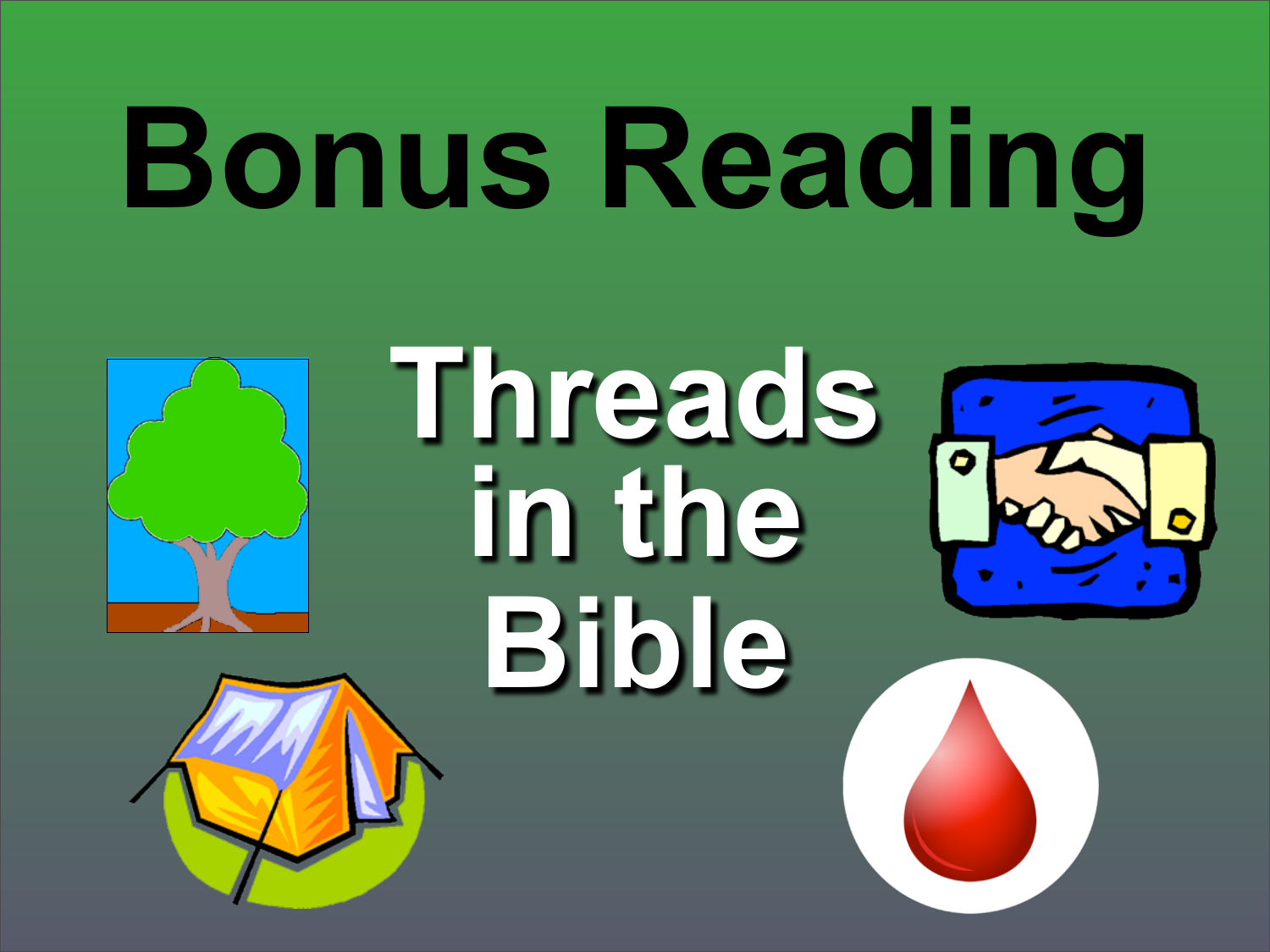**Tree of life**  (This is the main idea behind "The Bible in One Minute.")

Planted by God in His garden in Eden, **Genesis 2:8-9**; mankind is sent away from it, **Gen. 3:22-24**; found near God's throne, **Revelation 22:1-2**, and the faithful have access once again, **Rev, 2:7**; **22:14**

**Blood sacrifice for sin** From Cain and Abel, **Genesis 4:1-7**; **Hebrews 11:4**, to the sacrifices made by the Jews, **Leviticus chap. 1-7**, to Jesus' sacrifice on the cross, **John 1:29**; **Matt. 20:28**; **1 Peter 1:18-19**

*Continued on the next screen*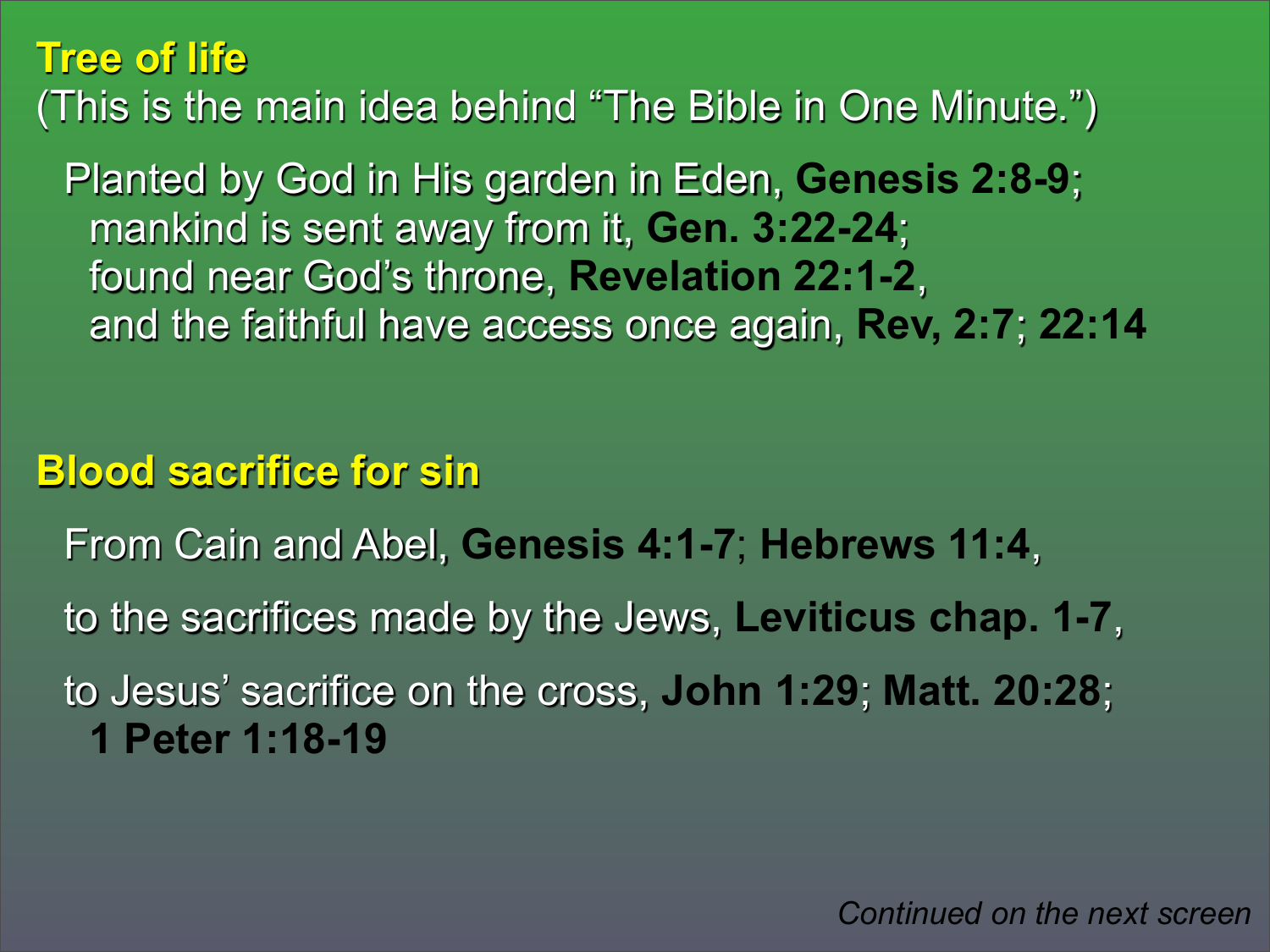## **Tabernacle\*, a dwelling place for God on this earth.**  *(\*Found 100+ times)*

Moses built a special tent, the **tabernacle**, **Exodus 25-40 (**esp. **25:8-9)**;

it was the center of the Israelites' camp, **Numbers 3**; God's presence was there and controlled the nation's movements, **Ex. 40:34-38**; **Num. 9:15-23**;

God's earthly dwelling was made more stable in the **temple**, **1 Kings 8:10-13**;

a vision, God removing His glory from the temple, **Ezek. 10**; our physical bodies are "tents," **2 Corinthians 5:1**; the Word of God "became flesh and dwelt (literally "**tabernacled**") among us," **John 1:14**;

**believers** are now God's dwelling, both as individuals, **1 Corinthians 6:19**, and as a church, **2 Corinthians 6:16**

*Continued on the next screen*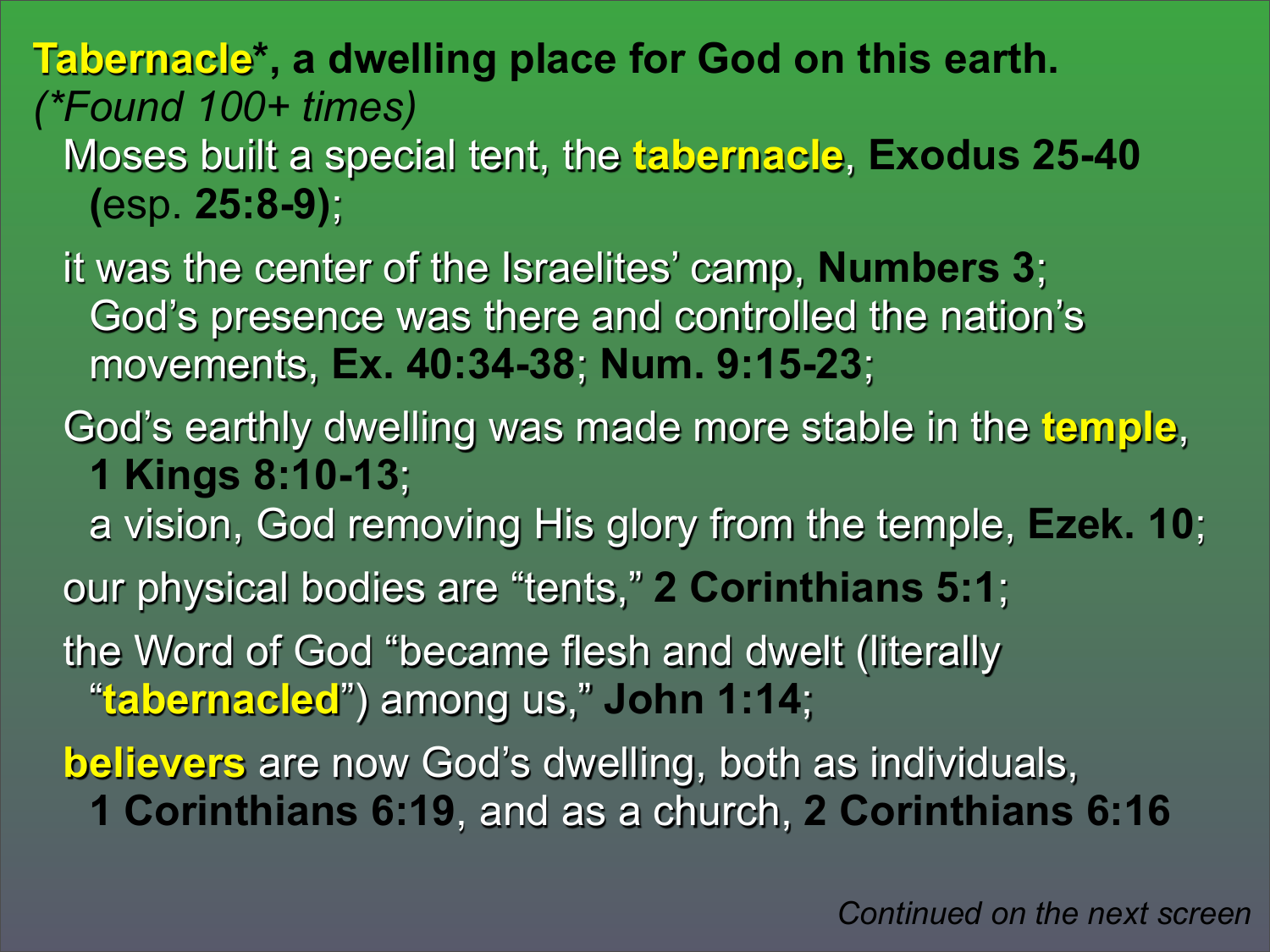**Covenant** *(\*Found 300+ times; means a "pact" or "agreement")* God's **covenant with Abraham**, **Genesis chap. 15 and 17**, and **promises** to bless him, **Gen. 12:1-3**, repeated to his son, **Gen**. **26:1-5**, and his grandson, **Gen. 35:9-12**. God's **covenant with the nation of Israel**, **Exodus 19:5-6**; written in a book, **Ex. 24:7-8**, and (partly) on stone tablets,

**Ex. 34:1-28**; placed in a special box "the ark of the covenant," **Ex. 25:10-16**.

**Promises** to establish forever the throne of King David, **2 Sam. 7:5-16**, and of his son, King Solomon, **1 Kings 9:1-9**; **the covenant**, reaffirmed at the building of Solomon's temple, **2 Chron. 15:12-15**;

**A new covenant**, foretold ~600 B.C., **Jeremiah 31:31-34**; and the night before Jesus' crucifixion, **Luke 22:14-20**; **The old covenant, nailed to the cross, Col. 2:13-23**; **2 Cor. 3:5-18**; and **the new covenant, enacted upon Jesus' death, Hebrews 8:6 – 9:16** *Continued on the next screen*